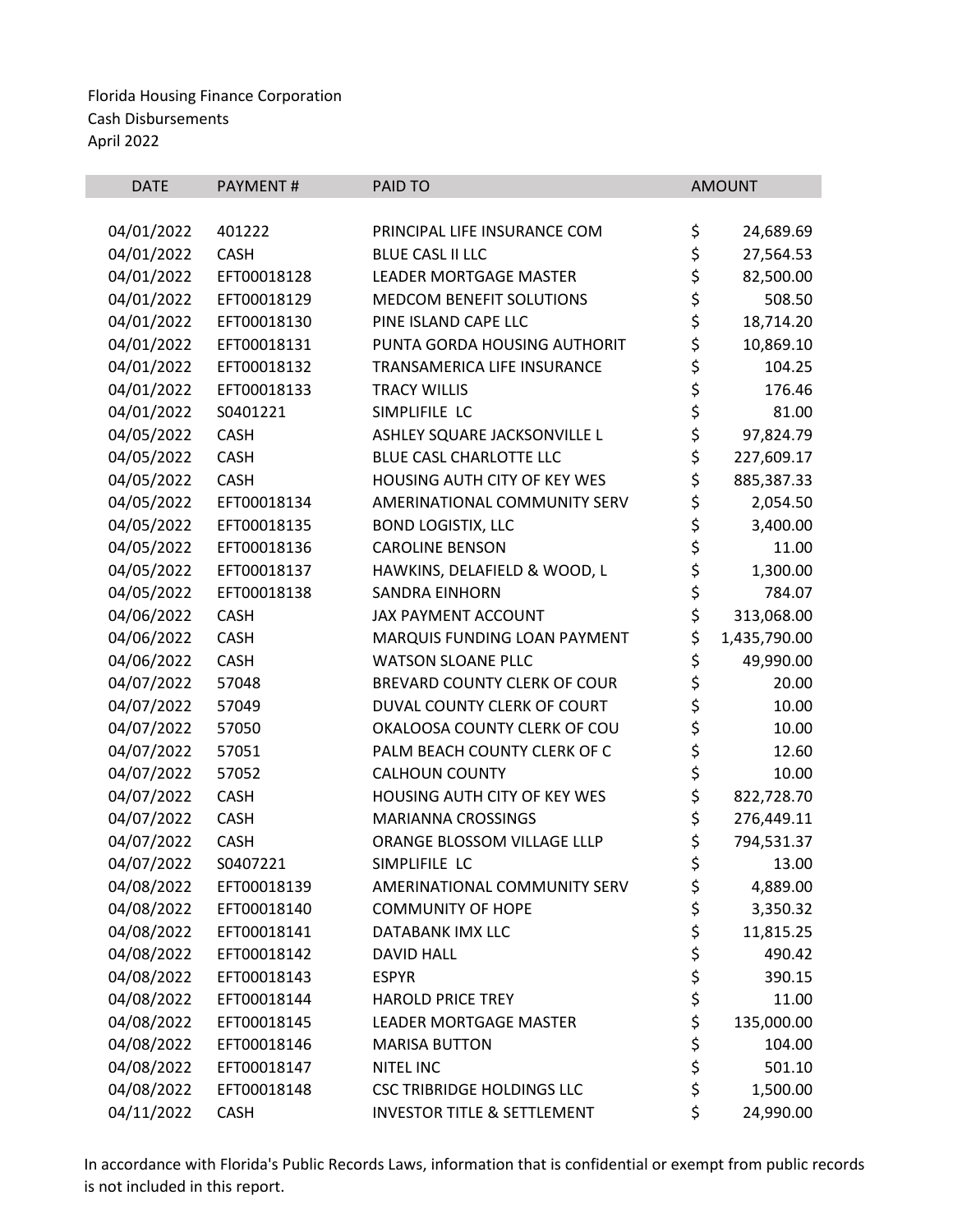| \$<br>04/11/2022<br><b>CASH</b><br>JACKSONVILLE CLEARING<br>148,971.54<br>\$<br>04/12/2022<br>57053<br>LEE COUNTY CLERK OF COURT<br>10.00<br>\$<br>04/12/2022<br>MIAMI-DADE COUNTY CLERK OF C<br>57054<br>10.00<br>\$<br>04/12/2022<br>57055<br>PALM BEACH COUNTY CLERK OF C<br>12.60<br>\$<br>\$<br>04/12/2022<br>PASCO COUNTY CLERK OF COURT<br>57056<br>10.00<br>04/12/2022<br>EFT00018149<br>AMERINATIONAL COMMUNITY SERV<br>1,957.89<br>\$<br>146.76<br>04/12/2022<br>EFT00018150<br><b>EXEMPT</b><br>\$<br>04/12/2022<br>EFT00018151<br><b>BOND LOGISTIX, LLC</b><br>1,300.00<br>\$<br>04/12/2022<br>EFT00018152<br>ECO TECH VISION FOUNDATION I<br>15,050.00<br>\$<br>04/12/2022<br>EFT00018154<br>HAWKINS, DELAFIELD & WOOD, L<br>2,600.00<br>\$<br>EFT00018155<br>NEIGHBORHOOD RENAISSANCE INC<br>65,925.00<br>04/12/2022<br>\$<br>04/12/2022<br>EFT00018156<br>48,755.76<br>SELTZER MANAGEMENT GROUP, IN<br>\$<br>\$<br>04/12/2022<br>S0412221<br>SIMPLIFILE LC<br>285.00<br>1,850.00<br>04/13/2022<br>2383 RE HOLDINGS LLC<br>57057<br>\$<br>\$<br>04/13/2022<br><b>BAY COUNTY CLERK OF COURT</b><br>57058<br>10.00<br>57059<br>04/13/2022<br><b>BROWARD COUNTY BOCC</b><br>20.00<br>\$<br>04/13/2022<br>57060<br><b>CLAY COUNTY CLERK OF COURT</b><br>10.00<br>\$<br>04/13/2022<br>DUVAL COUNTY CLERK OF COURT<br>57061<br>40.00<br>\$<br>04/13/2022<br>20.00<br>57062<br>ESCAMBIA COUNTY CLERK OF COU<br>\$<br>04/13/2022<br>57063<br>INDIAN RIVER COUNTY CLERK OF<br>10.00<br>\$<br>04/13/2022<br>57064<br>LEE COUNTY CLERK OF COURT<br>20.00<br>\$<br>04/13/2022<br>MIAMI-DADE COUNTY CLERK OF C<br>57065<br>30.00<br>\$<br>04/13/2022<br>57066<br>OKALOOSA COUNTY CLERK OF COU<br>10.00<br>\$<br>04/13/2022<br>ORANGE COUNTY CLERK OF COURT<br>30.00<br>57067<br>\$<br>04/13/2022<br>OSCEOLA COUNTY CLERK OF COUR<br>57068<br>20.00<br>\$<br>04/13/2022<br>57069<br>PASCO COUNTY CLERK OF COURT<br>10.00<br>\$<br>04/13/2022<br>57070<br>PINELLAS COUNTY CLERK OF COU<br>10.00<br>\$<br>04/13/2022<br>57071<br>SEMINOLE COUNTY CLERK OF COU<br>20.00<br>\$<br>04/13/2022<br>57072<br>ST. JOHNS COUNTY CLERK OF CO<br>20.00<br>04/13/2022<br><b>VOLUSIA COUNTY CLERK OF COUR</b><br>57073<br>\$<br>10.00<br>\$<br>04/13/2022<br>21,246.00<br>57074<br><b>EMPHASYS SOFTWARE</b><br>\$<br>04/13/2022<br>57075<br><b>FEDERAL EXPRESS CORP</b><br>47.11<br>\$<br>04/13/2022<br>57076<br>FLORIDA DEPARTMENT OF STATE<br>905.38<br>\$<br>04/13/2022<br>57077<br>FLORIDA HOUSING COALITION, I<br>10,387.50<br>\$<br>04/13/2022<br>57078<br><b>GREATAMERICA FINANCIAL SERVI</b><br>218.75<br>\$<br>\$<br>04/13/2022<br>ICE MORTGAGE TECHNOLOGY INC<br>57079<br>1,151.84<br>04/13/2022<br>57080<br>JPM DEVELOPMENT LLC<br>17.00<br>\$<br>04/13/2022<br>57081<br><b>MARIO FACELLA</b><br>1,000.63 | <b>DATE</b> | PAYMENT# | PAID TO                     | <b>AMOUNT</b> |
|--------------------------------------------------------------------------------------------------------------------------------------------------------------------------------------------------------------------------------------------------------------------------------------------------------------------------------------------------------------------------------------------------------------------------------------------------------------------------------------------------------------------------------------------------------------------------------------------------------------------------------------------------------------------------------------------------------------------------------------------------------------------------------------------------------------------------------------------------------------------------------------------------------------------------------------------------------------------------------------------------------------------------------------------------------------------------------------------------------------------------------------------------------------------------------------------------------------------------------------------------------------------------------------------------------------------------------------------------------------------------------------------------------------------------------------------------------------------------------------------------------------------------------------------------------------------------------------------------------------------------------------------------------------------------------------------------------------------------------------------------------------------------------------------------------------------------------------------------------------------------------------------------------------------------------------------------------------------------------------------------------------------------------------------------------------------------------------------------------------------------------------------------------------------------------------------------------------------------------------------------------------------------------------------------------------------------------------------------------------------------------------------------------------------------------------------------------------------------------------------------------------------------------------------------------------------------------------------------------------------------------------------------------------------------------------------------------------------------------------------------------------------------------------------------------|-------------|----------|-----------------------------|---------------|
|                                                                                                                                                                                                                                                                                                                                                                                                                                                                                                                                                                                                                                                                                                                                                                                                                                                                                                                                                                                                                                                                                                                                                                                                                                                                                                                                                                                                                                                                                                                                                                                                                                                                                                                                                                                                                                                                                                                                                                                                                                                                                                                                                                                                                                                                                                                                                                                                                                                                                                                                                                                                                                                                                                                                                                                                        |             |          |                             |               |
|                                                                                                                                                                                                                                                                                                                                                                                                                                                                                                                                                                                                                                                                                                                                                                                                                                                                                                                                                                                                                                                                                                                                                                                                                                                                                                                                                                                                                                                                                                                                                                                                                                                                                                                                                                                                                                                                                                                                                                                                                                                                                                                                                                                                                                                                                                                                                                                                                                                                                                                                                                                                                                                                                                                                                                                                        |             |          |                             |               |
|                                                                                                                                                                                                                                                                                                                                                                                                                                                                                                                                                                                                                                                                                                                                                                                                                                                                                                                                                                                                                                                                                                                                                                                                                                                                                                                                                                                                                                                                                                                                                                                                                                                                                                                                                                                                                                                                                                                                                                                                                                                                                                                                                                                                                                                                                                                                                                                                                                                                                                                                                                                                                                                                                                                                                                                                        |             |          |                             |               |
|                                                                                                                                                                                                                                                                                                                                                                                                                                                                                                                                                                                                                                                                                                                                                                                                                                                                                                                                                                                                                                                                                                                                                                                                                                                                                                                                                                                                                                                                                                                                                                                                                                                                                                                                                                                                                                                                                                                                                                                                                                                                                                                                                                                                                                                                                                                                                                                                                                                                                                                                                                                                                                                                                                                                                                                                        |             |          |                             |               |
|                                                                                                                                                                                                                                                                                                                                                                                                                                                                                                                                                                                                                                                                                                                                                                                                                                                                                                                                                                                                                                                                                                                                                                                                                                                                                                                                                                                                                                                                                                                                                                                                                                                                                                                                                                                                                                                                                                                                                                                                                                                                                                                                                                                                                                                                                                                                                                                                                                                                                                                                                                                                                                                                                                                                                                                                        |             |          |                             |               |
|                                                                                                                                                                                                                                                                                                                                                                                                                                                                                                                                                                                                                                                                                                                                                                                                                                                                                                                                                                                                                                                                                                                                                                                                                                                                                                                                                                                                                                                                                                                                                                                                                                                                                                                                                                                                                                                                                                                                                                                                                                                                                                                                                                                                                                                                                                                                                                                                                                                                                                                                                                                                                                                                                                                                                                                                        |             |          |                             |               |
|                                                                                                                                                                                                                                                                                                                                                                                                                                                                                                                                                                                                                                                                                                                                                                                                                                                                                                                                                                                                                                                                                                                                                                                                                                                                                                                                                                                                                                                                                                                                                                                                                                                                                                                                                                                                                                                                                                                                                                                                                                                                                                                                                                                                                                                                                                                                                                                                                                                                                                                                                                                                                                                                                                                                                                                                        |             |          |                             |               |
|                                                                                                                                                                                                                                                                                                                                                                                                                                                                                                                                                                                                                                                                                                                                                                                                                                                                                                                                                                                                                                                                                                                                                                                                                                                                                                                                                                                                                                                                                                                                                                                                                                                                                                                                                                                                                                                                                                                                                                                                                                                                                                                                                                                                                                                                                                                                                                                                                                                                                                                                                                                                                                                                                                                                                                                                        |             |          |                             |               |
|                                                                                                                                                                                                                                                                                                                                                                                                                                                                                                                                                                                                                                                                                                                                                                                                                                                                                                                                                                                                                                                                                                                                                                                                                                                                                                                                                                                                                                                                                                                                                                                                                                                                                                                                                                                                                                                                                                                                                                                                                                                                                                                                                                                                                                                                                                                                                                                                                                                                                                                                                                                                                                                                                                                                                                                                        |             |          |                             |               |
|                                                                                                                                                                                                                                                                                                                                                                                                                                                                                                                                                                                                                                                                                                                                                                                                                                                                                                                                                                                                                                                                                                                                                                                                                                                                                                                                                                                                                                                                                                                                                                                                                                                                                                                                                                                                                                                                                                                                                                                                                                                                                                                                                                                                                                                                                                                                                                                                                                                                                                                                                                                                                                                                                                                                                                                                        |             |          |                             |               |
|                                                                                                                                                                                                                                                                                                                                                                                                                                                                                                                                                                                                                                                                                                                                                                                                                                                                                                                                                                                                                                                                                                                                                                                                                                                                                                                                                                                                                                                                                                                                                                                                                                                                                                                                                                                                                                                                                                                                                                                                                                                                                                                                                                                                                                                                                                                                                                                                                                                                                                                                                                                                                                                                                                                                                                                                        |             |          |                             |               |
|                                                                                                                                                                                                                                                                                                                                                                                                                                                                                                                                                                                                                                                                                                                                                                                                                                                                                                                                                                                                                                                                                                                                                                                                                                                                                                                                                                                                                                                                                                                                                                                                                                                                                                                                                                                                                                                                                                                                                                                                                                                                                                                                                                                                                                                                                                                                                                                                                                                                                                                                                                                                                                                                                                                                                                                                        |             |          |                             |               |
|                                                                                                                                                                                                                                                                                                                                                                                                                                                                                                                                                                                                                                                                                                                                                                                                                                                                                                                                                                                                                                                                                                                                                                                                                                                                                                                                                                                                                                                                                                                                                                                                                                                                                                                                                                                                                                                                                                                                                                                                                                                                                                                                                                                                                                                                                                                                                                                                                                                                                                                                                                                                                                                                                                                                                                                                        |             |          |                             |               |
|                                                                                                                                                                                                                                                                                                                                                                                                                                                                                                                                                                                                                                                                                                                                                                                                                                                                                                                                                                                                                                                                                                                                                                                                                                                                                                                                                                                                                                                                                                                                                                                                                                                                                                                                                                                                                                                                                                                                                                                                                                                                                                                                                                                                                                                                                                                                                                                                                                                                                                                                                                                                                                                                                                                                                                                                        |             |          |                             |               |
|                                                                                                                                                                                                                                                                                                                                                                                                                                                                                                                                                                                                                                                                                                                                                                                                                                                                                                                                                                                                                                                                                                                                                                                                                                                                                                                                                                                                                                                                                                                                                                                                                                                                                                                                                                                                                                                                                                                                                                                                                                                                                                                                                                                                                                                                                                                                                                                                                                                                                                                                                                                                                                                                                                                                                                                                        |             |          |                             |               |
|                                                                                                                                                                                                                                                                                                                                                                                                                                                                                                                                                                                                                                                                                                                                                                                                                                                                                                                                                                                                                                                                                                                                                                                                                                                                                                                                                                                                                                                                                                                                                                                                                                                                                                                                                                                                                                                                                                                                                                                                                                                                                                                                                                                                                                                                                                                                                                                                                                                                                                                                                                                                                                                                                                                                                                                                        |             |          |                             |               |
|                                                                                                                                                                                                                                                                                                                                                                                                                                                                                                                                                                                                                                                                                                                                                                                                                                                                                                                                                                                                                                                                                                                                                                                                                                                                                                                                                                                                                                                                                                                                                                                                                                                                                                                                                                                                                                                                                                                                                                                                                                                                                                                                                                                                                                                                                                                                                                                                                                                                                                                                                                                                                                                                                                                                                                                                        |             |          |                             |               |
|                                                                                                                                                                                                                                                                                                                                                                                                                                                                                                                                                                                                                                                                                                                                                                                                                                                                                                                                                                                                                                                                                                                                                                                                                                                                                                                                                                                                                                                                                                                                                                                                                                                                                                                                                                                                                                                                                                                                                                                                                                                                                                                                                                                                                                                                                                                                                                                                                                                                                                                                                                                                                                                                                                                                                                                                        |             |          |                             |               |
|                                                                                                                                                                                                                                                                                                                                                                                                                                                                                                                                                                                                                                                                                                                                                                                                                                                                                                                                                                                                                                                                                                                                                                                                                                                                                                                                                                                                                                                                                                                                                                                                                                                                                                                                                                                                                                                                                                                                                                                                                                                                                                                                                                                                                                                                                                                                                                                                                                                                                                                                                                                                                                                                                                                                                                                                        |             |          |                             |               |
|                                                                                                                                                                                                                                                                                                                                                                                                                                                                                                                                                                                                                                                                                                                                                                                                                                                                                                                                                                                                                                                                                                                                                                                                                                                                                                                                                                                                                                                                                                                                                                                                                                                                                                                                                                                                                                                                                                                                                                                                                                                                                                                                                                                                                                                                                                                                                                                                                                                                                                                                                                                                                                                                                                                                                                                                        |             |          |                             |               |
|                                                                                                                                                                                                                                                                                                                                                                                                                                                                                                                                                                                                                                                                                                                                                                                                                                                                                                                                                                                                                                                                                                                                                                                                                                                                                                                                                                                                                                                                                                                                                                                                                                                                                                                                                                                                                                                                                                                                                                                                                                                                                                                                                                                                                                                                                                                                                                                                                                                                                                                                                                                                                                                                                                                                                                                                        |             |          |                             |               |
|                                                                                                                                                                                                                                                                                                                                                                                                                                                                                                                                                                                                                                                                                                                                                                                                                                                                                                                                                                                                                                                                                                                                                                                                                                                                                                                                                                                                                                                                                                                                                                                                                                                                                                                                                                                                                                                                                                                                                                                                                                                                                                                                                                                                                                                                                                                                                                                                                                                                                                                                                                                                                                                                                                                                                                                                        |             |          |                             |               |
|                                                                                                                                                                                                                                                                                                                                                                                                                                                                                                                                                                                                                                                                                                                                                                                                                                                                                                                                                                                                                                                                                                                                                                                                                                                                                                                                                                                                                                                                                                                                                                                                                                                                                                                                                                                                                                                                                                                                                                                                                                                                                                                                                                                                                                                                                                                                                                                                                                                                                                                                                                                                                                                                                                                                                                                                        |             |          |                             |               |
|                                                                                                                                                                                                                                                                                                                                                                                                                                                                                                                                                                                                                                                                                                                                                                                                                                                                                                                                                                                                                                                                                                                                                                                                                                                                                                                                                                                                                                                                                                                                                                                                                                                                                                                                                                                                                                                                                                                                                                                                                                                                                                                                                                                                                                                                                                                                                                                                                                                                                                                                                                                                                                                                                                                                                                                                        |             |          |                             |               |
|                                                                                                                                                                                                                                                                                                                                                                                                                                                                                                                                                                                                                                                                                                                                                                                                                                                                                                                                                                                                                                                                                                                                                                                                                                                                                                                                                                                                                                                                                                                                                                                                                                                                                                                                                                                                                                                                                                                                                                                                                                                                                                                                                                                                                                                                                                                                                                                                                                                                                                                                                                                                                                                                                                                                                                                                        |             |          |                             |               |
|                                                                                                                                                                                                                                                                                                                                                                                                                                                                                                                                                                                                                                                                                                                                                                                                                                                                                                                                                                                                                                                                                                                                                                                                                                                                                                                                                                                                                                                                                                                                                                                                                                                                                                                                                                                                                                                                                                                                                                                                                                                                                                                                                                                                                                                                                                                                                                                                                                                                                                                                                                                                                                                                                                                                                                                                        |             |          |                             |               |
|                                                                                                                                                                                                                                                                                                                                                                                                                                                                                                                                                                                                                                                                                                                                                                                                                                                                                                                                                                                                                                                                                                                                                                                                                                                                                                                                                                                                                                                                                                                                                                                                                                                                                                                                                                                                                                                                                                                                                                                                                                                                                                                                                                                                                                                                                                                                                                                                                                                                                                                                                                                                                                                                                                                                                                                                        |             |          |                             |               |
|                                                                                                                                                                                                                                                                                                                                                                                                                                                                                                                                                                                                                                                                                                                                                                                                                                                                                                                                                                                                                                                                                                                                                                                                                                                                                                                                                                                                                                                                                                                                                                                                                                                                                                                                                                                                                                                                                                                                                                                                                                                                                                                                                                                                                                                                                                                                                                                                                                                                                                                                                                                                                                                                                                                                                                                                        |             |          |                             |               |
|                                                                                                                                                                                                                                                                                                                                                                                                                                                                                                                                                                                                                                                                                                                                                                                                                                                                                                                                                                                                                                                                                                                                                                                                                                                                                                                                                                                                                                                                                                                                                                                                                                                                                                                                                                                                                                                                                                                                                                                                                                                                                                                                                                                                                                                                                                                                                                                                                                                                                                                                                                                                                                                                                                                                                                                                        |             |          |                             |               |
|                                                                                                                                                                                                                                                                                                                                                                                                                                                                                                                                                                                                                                                                                                                                                                                                                                                                                                                                                                                                                                                                                                                                                                                                                                                                                                                                                                                                                                                                                                                                                                                                                                                                                                                                                                                                                                                                                                                                                                                                                                                                                                                                                                                                                                                                                                                                                                                                                                                                                                                                                                                                                                                                                                                                                                                                        |             |          |                             |               |
|                                                                                                                                                                                                                                                                                                                                                                                                                                                                                                                                                                                                                                                                                                                                                                                                                                                                                                                                                                                                                                                                                                                                                                                                                                                                                                                                                                                                                                                                                                                                                                                                                                                                                                                                                                                                                                                                                                                                                                                                                                                                                                                                                                                                                                                                                                                                                                                                                                                                                                                                                                                                                                                                                                                                                                                                        |             |          |                             |               |
|                                                                                                                                                                                                                                                                                                                                                                                                                                                                                                                                                                                                                                                                                                                                                                                                                                                                                                                                                                                                                                                                                                                                                                                                                                                                                                                                                                                                                                                                                                                                                                                                                                                                                                                                                                                                                                                                                                                                                                                                                                                                                                                                                                                                                                                                                                                                                                                                                                                                                                                                                                                                                                                                                                                                                                                                        |             |          |                             |               |
|                                                                                                                                                                                                                                                                                                                                                                                                                                                                                                                                                                                                                                                                                                                                                                                                                                                                                                                                                                                                                                                                                                                                                                                                                                                                                                                                                                                                                                                                                                                                                                                                                                                                                                                                                                                                                                                                                                                                                                                                                                                                                                                                                                                                                                                                                                                                                                                                                                                                                                                                                                                                                                                                                                                                                                                                        |             |          |                             |               |
|                                                                                                                                                                                                                                                                                                                                                                                                                                                                                                                                                                                                                                                                                                                                                                                                                                                                                                                                                                                                                                                                                                                                                                                                                                                                                                                                                                                                                                                                                                                                                                                                                                                                                                                                                                                                                                                                                                                                                                                                                                                                                                                                                                                                                                                                                                                                                                                                                                                                                                                                                                                                                                                                                                                                                                                                        |             |          |                             |               |
|                                                                                                                                                                                                                                                                                                                                                                                                                                                                                                                                                                                                                                                                                                                                                                                                                                                                                                                                                                                                                                                                                                                                                                                                                                                                                                                                                                                                                                                                                                                                                                                                                                                                                                                                                                                                                                                                                                                                                                                                                                                                                                                                                                                                                                                                                                                                                                                                                                                                                                                                                                                                                                                                                                                                                                                                        |             |          |                             |               |
|                                                                                                                                                                                                                                                                                                                                                                                                                                                                                                                                                                                                                                                                                                                                                                                                                                                                                                                                                                                                                                                                                                                                                                                                                                                                                                                                                                                                                                                                                                                                                                                                                                                                                                                                                                                                                                                                                                                                                                                                                                                                                                                                                                                                                                                                                                                                                                                                                                                                                                                                                                                                                                                                                                                                                                                                        |             |          |                             |               |
|                                                                                                                                                                                                                                                                                                                                                                                                                                                                                                                                                                                                                                                                                                                                                                                                                                                                                                                                                                                                                                                                                                                                                                                                                                                                                                                                                                                                                                                                                                                                                                                                                                                                                                                                                                                                                                                                                                                                                                                                                                                                                                                                                                                                                                                                                                                                                                                                                                                                                                                                                                                                                                                                                                                                                                                                        |             |          |                             |               |
|                                                                                                                                                                                                                                                                                                                                                                                                                                                                                                                                                                                                                                                                                                                                                                                                                                                                                                                                                                                                                                                                                                                                                                                                                                                                                                                                                                                                                                                                                                                                                                                                                                                                                                                                                                                                                                                                                                                                                                                                                                                                                                                                                                                                                                                                                                                                                                                                                                                                                                                                                                                                                                                                                                                                                                                                        |             |          |                             |               |
|                                                                                                                                                                                                                                                                                                                                                                                                                                                                                                                                                                                                                                                                                                                                                                                                                                                                                                                                                                                                                                                                                                                                                                                                                                                                                                                                                                                                                                                                                                                                                                                                                                                                                                                                                                                                                                                                                                                                                                                                                                                                                                                                                                                                                                                                                                                                                                                                                                                                                                                                                                                                                                                                                                                                                                                                        |             |          |                             |               |
|                                                                                                                                                                                                                                                                                                                                                                                                                                                                                                                                                                                                                                                                                                                                                                                                                                                                                                                                                                                                                                                                                                                                                                                                                                                                                                                                                                                                                                                                                                                                                                                                                                                                                                                                                                                                                                                                                                                                                                                                                                                                                                                                                                                                                                                                                                                                                                                                                                                                                                                                                                                                                                                                                                                                                                                                        | 04/13/2022  | 57082    | <b>STATE TITLE PARTNERS</b> | \$<br>225.00  |
| \$<br>04/13/2022<br>57083<br>THOMSON REUTERS-WEST<br>2,118.87                                                                                                                                                                                                                                                                                                                                                                                                                                                                                                                                                                                                                                                                                                                                                                                                                                                                                                                                                                                                                                                                                                                                                                                                                                                                                                                                                                                                                                                                                                                                                                                                                                                                                                                                                                                                                                                                                                                                                                                                                                                                                                                                                                                                                                                                                                                                                                                                                                                                                                                                                                                                                                                                                                                                          |             |          |                             |               |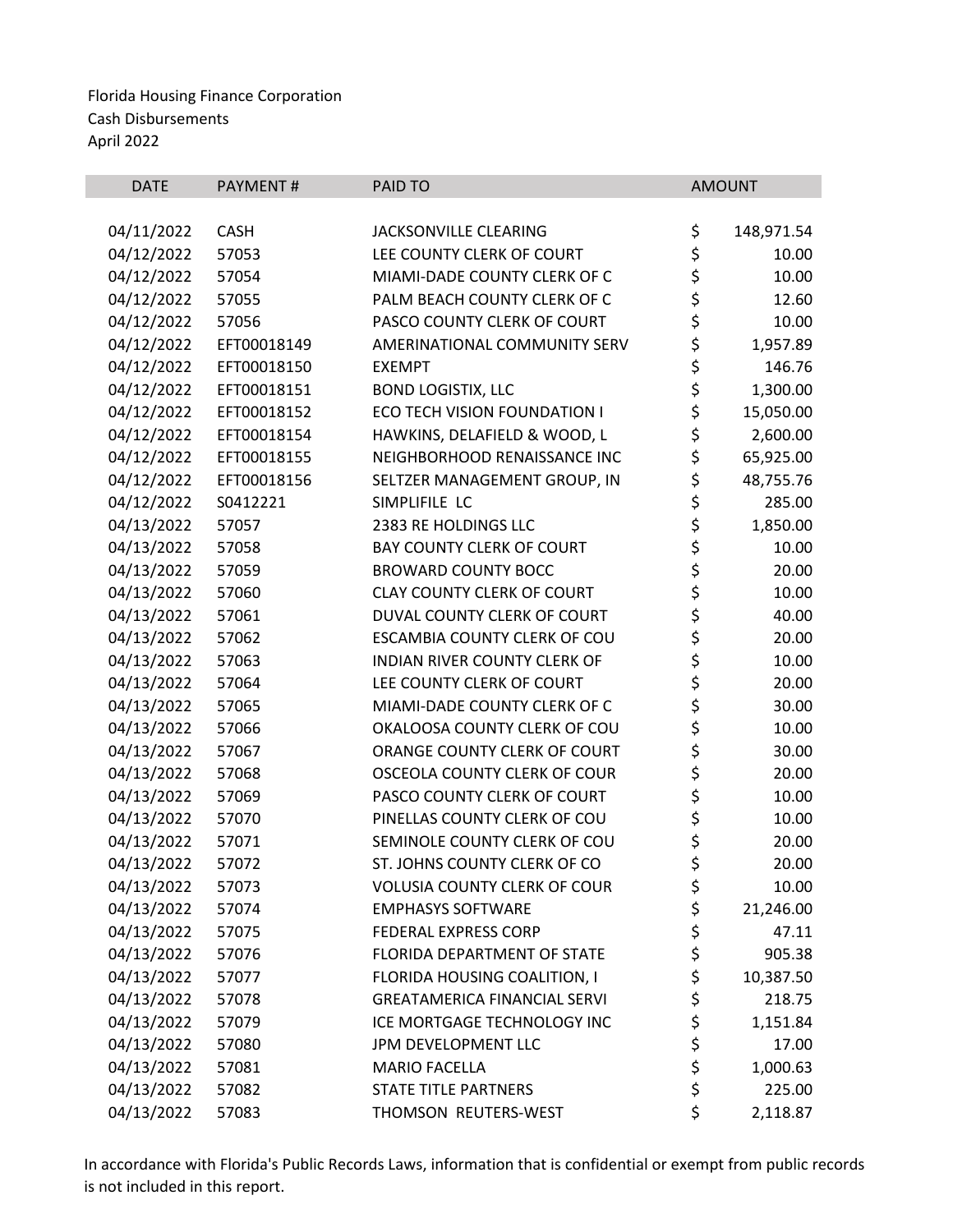| <b>DATE</b> | PAYMENT#    | PAID TO                             |          | <b>AMOUNT</b> |
|-------------|-------------|-------------------------------------|----------|---------------|
|             |             |                                     |          |               |
| 04/13/2022  | <b>CASH</b> | MHP BEMBRIDGE LLC                   | \$       | 234,329.97    |
| 04/13/2022  | <b>CASH</b> | THE CLOSING AGENT LLC               | \$       | 24,990.00     |
| 04/14/2022  | 57084       | SC HOUSING FINANCE & DEV AUT        | \$       | 250.00        |
| 04/14/2022  | <b>CASH</b> | AFFILIATED TITLE OF CENTRAL         | \$       | 49,990.00     |
| 04/14/2022  | <b>CASH</b> | J MICHAEL HAYWOOD PA                | \$<br>\$ | 7,447.60      |
| 04/14/2022  | <b>CASH</b> | <b>JACKSONVILLE PAYMENT ACCT</b>    |          | 295,949.15    |
| 04/14/2022  | <b>CASH</b> | SARATOGA CROSSINGS III LTD          | \$       | 100,615.42    |
| 04/14/2022  | <b>CASH</b> | <b>SOLARIS APARTMENTS LTD</b>       | \$       | 94,091.82     |
| 04/15/2022  | EFT00018157 | AMERINATIONAL COMMUNITY SERV        | \$       | 189,560.46    |
| 04/15/2022  | EFT00018158 | FIRST HOUSING DEVELOPMENT CO        | \$       | 234,733.33    |
| 04/15/2022  | EFT00018159 | <b>LEADER MORTGAGE MASTER</b>       | \$       | 210,000.00    |
| 04/15/2022  | EFT00018160 | SELTZER MANAGEMENT GROUP, IN        | \$       | 2,061.85      |
| 04/18/2022  | <b>CASH</b> | <b>BLUE CASL II LLC</b>             | \$       | 38,127.67     |
| 04/18/2022  | <b>CASH</b> | <b>BLUE MCNEIL ONE LLC</b>          | \$       | 19,043.81     |
| 04/18/2022  | <b>CASH</b> | MHP COLLIER LTD                     |          | 123,141.06    |
| 04/18/2022  | <b>CASH</b> | PARTNERSHIP IN HOUSING INC          | \$<br>\$ | 153,832.71    |
| 04/18/2022  | <b>CASH</b> | PERSIMMON COMMONS LLC               | \$       | 200,706.25    |
| 04/18/2022  | <b>CASH</b> | SPRINGFIELD CORSSINGS LLC           | \$       | 295,483.00    |
| 04/19/2022  | 41422       | AFLAC, INC.                         | \$       | 5,757.68      |
| 04/19/2022  | <b>CASH</b> | JAX PAYMENT ACCOUNT                 | \$       | 1,208,989.27  |
| 04/19/2022  | EFT00018161 | <b>BENEDICT GROUP INC</b>           | \$       | 180.00        |
| 04/19/2022  | EFT00018162 | HAWKINS, DELAFIELD & WOOD, L        | \$       | 2,600.00      |
| 04/19/2022  | EFT00018163 | SELTZER MANAGEMENT GROUP, IN        | \$       | 268,300.62    |
| 04/20/2022  | <b>CASH</b> | PORGES HAMLIN KNOWLES HAWK P        | \$       | 615,998.45    |
| 04/20/2022  | <b>CASH</b> | US BANK CT WIRE CLRG                | \$       | 499,990.00    |
| 04/20/2022  | S0420221    | SIMPLIFILE LC                       | \$       | 242.50        |
| 04/21/2022  | 57085       | <b>BROWARD COUNTY BOCC</b>          | \$       | 20.00         |
| 04/21/2022  | 57086       | DUVAL COUNTY CLERK OF COURT         | \$       | 10.00         |
| 04/21/2022  | 57087       | BREVARD COUNTY CLERK OF COUR        | \$       | 10.00         |
| 04/21/2022  | 57088       | DUVAL COUNTY CLERK OF COURT         | \$       | 30.00         |
| 04/21/2022  | 57089       | ESCAMBIA COUNTY CLERK OF COU        | \$       | 10.00         |
| 04/21/2022  | 57090       | HILLSBOROUGH COUNTY CLERK OF        | \$       | 50.00         |
| 04/21/2022  | 57091       | ORANGE COUNTY CLERK OF COURT        | \$       | 10.00         |
| 04/21/2022  | 57092       | OSCEOLA COUNTY CLERK OF COUR        | \$       | 10.00         |
| 04/21/2022  | 57093       | PALM BEACH COUNTY CLERK OF C        |          | 25.20         |
| 04/21/2022  | 57094       | PASCO COUNTY CLERK OF COURT         |          | 10.00         |
| 04/21/2022  | 57095       | ST. JOHNS COUNTY CLERK OF CO        | ささ       | 10.00         |
| 04/21/2022  | 57096       | <b>FEDERAL EXPRESS CORP</b>         | \$       | 553.91        |
| 04/21/2022  | 57097       | FLORIDA SUPPORTIVE HOUSING C        | \$       | 10,000.00     |
| 04/21/2022  | 57098       | <b>GREATAMERICA FINANCIAL SERVI</b> | \$       | 359.25        |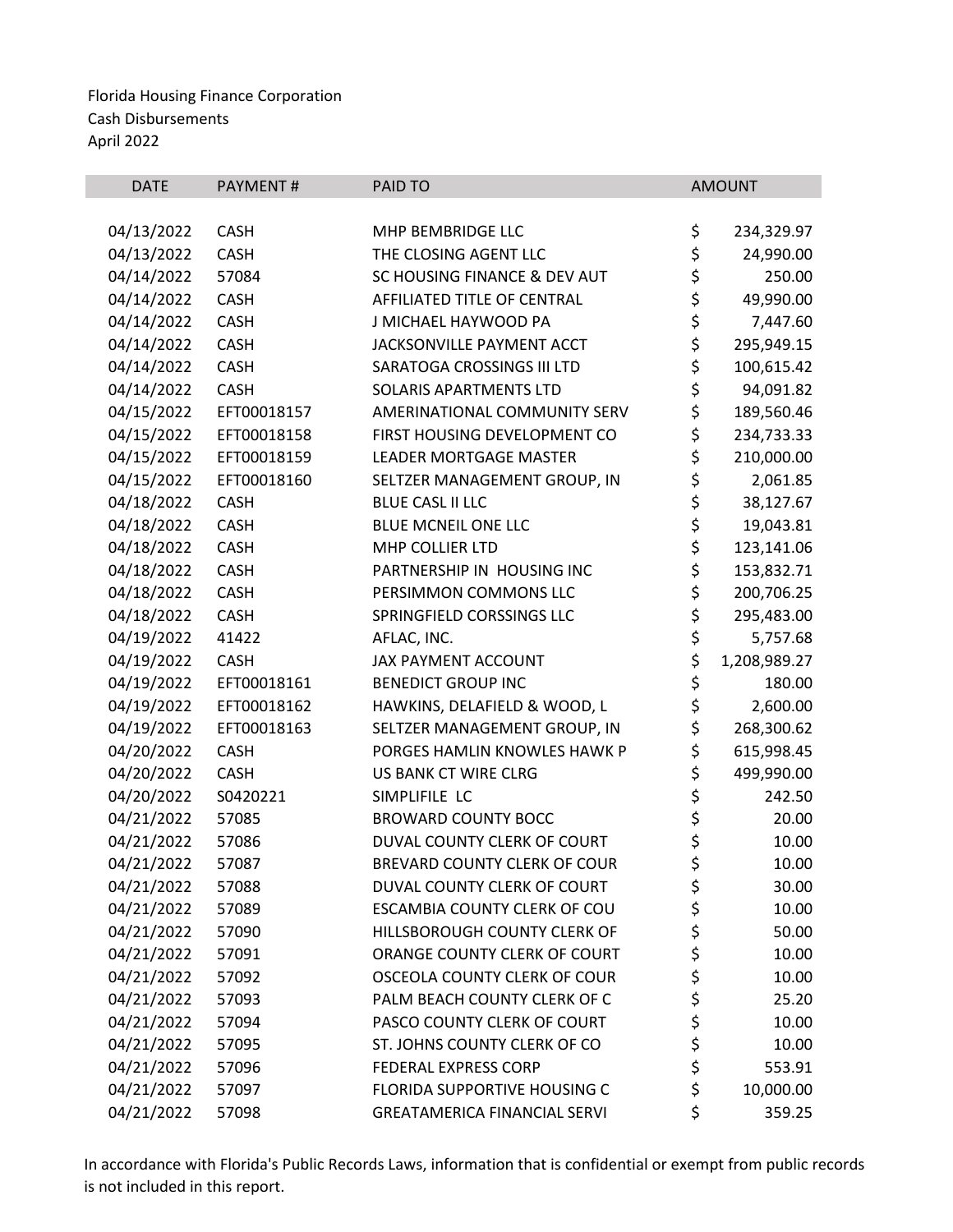| <b>DATE</b> | <b>PAYMENT#</b> | PAID TO                             |          | <b>AMOUNT</b> |
|-------------|-----------------|-------------------------------------|----------|---------------|
|             |                 |                                     |          |               |
| 04/21/2022  | 57099           | <b>OFFICE DEPOT</b>                 | \$       | 87.69         |
| 04/21/2022  | 57100           | PRAXIS VENTURE LP (OPS) CRFS        | \$       | 0.60          |
| 04/21/2022  | 57101           | <b>TOSHIBA FINANCIAL SERVICES</b>   | \$       | 381.31        |
| 04/21/2022  | 57102           | <b>TRANQUILITY MILTON LLC</b>       | \$       | 5,000.00      |
| 04/21/2022  | <b>CASH</b>     | AFFILIATED TITLE OF CENTRAL         | \$       | 24,990.00     |
| 04/21/2022  | <b>CASH</b>     | J RILEY WILLIAMS PLC TRUST          | \$       | 4,795.00      |
| 04/21/2022  | <b>CASH</b>     | STATE OF FLORIDA DEPT OF FIN        | \$       | 336.34        |
| 04/21/2022  | <b>CASH</b>     | STATE OF FLORIDA DEPT OF FIN        | \$       | 24,208.76     |
| 04/22/2022  | <b>CASH</b>     | EAST TO WEST DEVELOPMENT COR        | \$       | 2,500.00      |
| 04/22/2022  | <b>CASH</b>     | MHP JORDAN BAYOU LLC                | \$       | 174,561.60    |
| 04/22/2022  | <b>CASH</b>     | MHP MAGNOLIA OAKS LLC               | \$       | 505,231.13    |
| 04/22/2022  | EFT00018164     | AMERINATIONAL COMMUNITY SERV        | \$       | 17,763.09     |
| 04/22/2022  | EFT00018165     | CAPITAL HEALTH PLAN, INC.           | \$       | 159,755.08    |
| 04/22/2022  | EFT00018166     | CORUS360                            | \$       | 1,237.50      |
| 04/22/2022  | EFT00018167     | STATE OF FLORIDA, DEPT OF FI        | \$       | 3,301.86      |
| 04/22/2022  | EFT00018168     | FIRST HOUSING DEVELOPMENT CO        | \$       | 1,563.00      |
| 04/22/2022  | EFT00018169     | <b>LEADER MORTGAGE MASTER</b>       | \$       | 191,500.00    |
| 04/22/2022  | EFT00018170     | NABORS, GIBLIN & NICKERSON,         | \$       | 7,500.00      |
| 04/22/2022  | EFT00018171     | SELTZER MANAGEMENT GROUP, IN        | \$       | 13,728.00     |
| 04/25/2022  | <b>CASH</b>     | CASA AMIGO EHT LLC                  | \$       | 397,734.30    |
| 04/25/2022  | <b>CASH</b>     | JACKSONVILLE CLEARING               | \$       | 69,671.86     |
| 04/26/2022  | 57103           | ALACHUA COUNTY CLERK OF COUR        | \$       | 10.00         |
| 04/26/2022  | 57104           | BAY COUNTY CLERK OF COURT           | \$       | 20.00         |
| 04/26/2022  | 57105           | BREVARD COUNTY CLERK OF COUR        | \$       | 80.00         |
| 04/26/2022  | 57106           | <b>BROWARD COUNTY BOCC</b>          | \$       | 250.00        |
| 04/26/2022  | 57107           | <b>CLAY COUNTY CLERK OF COURT</b>   | \$       | 30.00         |
| 04/26/2022  | 57108           | DUVAL COUNTY CLERK OF COURT         | \$       | 170.00        |
| 04/26/2022  | 57109           | ESCAMBIA COUNTY CLERK OF COU        | \$       | 20.00         |
| 04/26/2022  | 57110           | <b>FLAGLER COUNTY CLERK OF COUR</b> | \$       | 10.00         |
| 04/26/2022  | 57111           | HERNANDO COUNTY CLERK OF COU        | \$       | 10.00         |
| 04/26/2022  | 57112           | HILLSBOROUGH COUNTY CLERK OF        | \$       | 150.00        |
| 04/26/2022  | 57113           | <b>INDIAN RIVER COUNTY CLERK OF</b> | \$       | 20.00         |
| 04/26/2022  | 57114           | LAKE COUNTY CLERK OF COURT          | \$       | 20.00         |
| 04/26/2022  | 57115           | LEE COUNTY CLERK OF COURT           |          | 20.00         |
| 04/26/2022  | 57116           | LEON COUNTY CLERK OF COURT          | \$<br>\$ | 20.00         |
| 04/26/2022  | 57117           | MARION COUNTY CLERK OF COURT        | \$       | 20.00         |
| 04/26/2022  | 57118           | MIAMI-DADE COUNTY CLERK OF C        | \$       | 210.00        |
| 04/26/2022  | 57119           | NASSAU COUNTY CLERK OF COURT        | \$       | 10.00         |
| 04/26/2022  | 57120           | OKALOOSA COUNTY CLERK OF COU        | \$       | 30.00         |
| 04/26/2022  | 57121           | OKEECHOBEE COUNTY CLERK OF C        | \$       | 10.00         |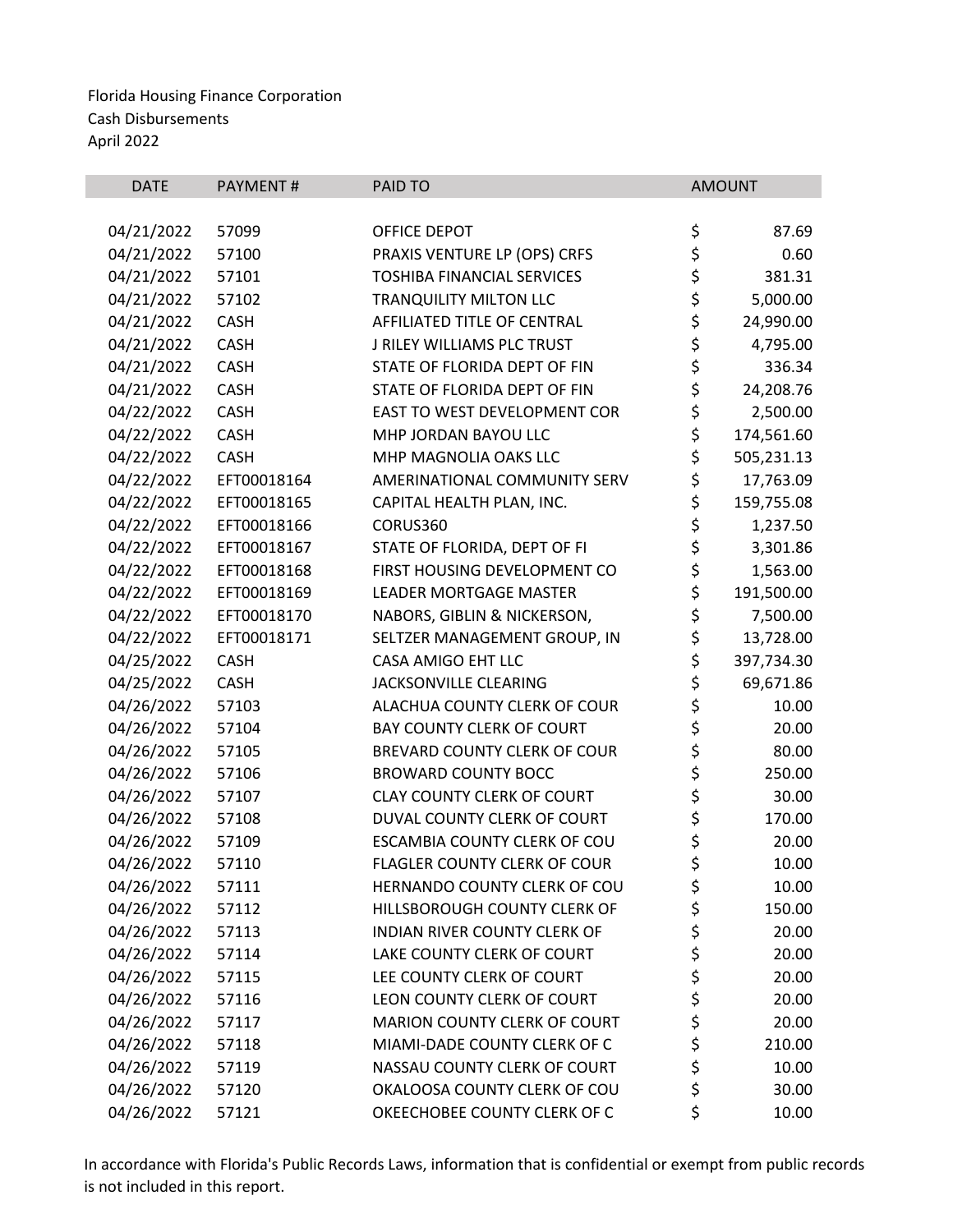| <b>DATE</b> | <b>PAYMENT#</b> | PAID TO                                | <b>AMOUNT</b>   |
|-------------|-----------------|----------------------------------------|-----------------|
|             |                 |                                        |                 |
| 04/26/2022  | 57122           | ORANGE COUNTY CLERK OF COURT           | \$<br>50.00     |
| 04/26/2022  | 57123           | OSCEOLA COUNTY CLERK OF COUR           | \$<br>20.00     |
| 04/26/2022  | 57124           | PALM BEACH COUNTY CLERK OF C           | \$<br>151.20    |
| 04/26/2022  | 57125           | PASCO COUNTY CLERK OF COURT            | \$<br>160.00    |
| 04/26/2022  | 57126           | PINELLAS COUNTY CLERK OF COU           | \$<br>40.00     |
| 04/26/2022  | 57127           | POLK COUNTY CLERK OF COURT             | \$<br>20.00     |
| 04/26/2022  | 57128           | SEMINOLE COUNTY CLERK OF COU           | \$<br>30.00     |
| 04/26/2022  | 57129           | ST. JOHNS COUNTY CLERK OF CO           | \$<br>20.00     |
| 04/26/2022  | 57130           | ST. LUCIE COUNTY CLERK OF CO           | \$<br>10.00     |
| 04/26/2022  | 57131           | SUMTER COUNTY CLERK OF COURT           | \$<br>10.00     |
| 04/26/2022  | 57132           | <b>VOLUSIA COUNTY CLERK OF COUR</b>    | \$<br>30.00     |
| 04/26/2022  | <b>CASH</b>     | AFFILIATED TITLE OF CENTRAL            | \$<br>24,990.00 |
| 04/26/2022  | <b>CASH</b>     | AFFILIATED TITLE OF CENTRAL            | \$<br>34,990.00 |
| 04/26/2022  | <b>CASH</b>     | <b>HILLTOP POINT LP</b>                | \$<br>37,409.91 |
| 04/26/2022  | EFT00018172     | <b>EXEMPT</b>                          | \$<br>90.00     |
| 04/26/2022  | EFT00018173     | DATABANK IMX LLC                       | \$<br>5,552.75  |
| 04/26/2022  | EFT00018174     | <b>DAVID HINES</b>                     | \$<br>110.00    |
| 04/26/2022  | EFT00018180     | FIRST HOUSING DEVELOPMENT CO           | \$<br>61,718.77 |
| 04/26/2022  | EFT00018181     | <b>JANET PETERSON</b>                  | \$<br>110.00    |
| 04/26/2022  | EFT00018182     | MEDCOM BENEFIT SOLUTIONS               | \$<br>86.45     |
| 04/26/2022  | EFT00018183     | MILTON HOUSING AUTHORITY               | \$<br>5,838.80  |
| 04/27/2022  | <b>CASH</b>     | <b>INVESTOR TITLE &amp; SETTLEMENT</b> | \$<br>24,990.00 |
| 04/28/2022  | 57133           | <b>ARTEZIA</b>                         | \$<br>147.50    |
| 04/28/2022  | 57134           | AWARDS4U                               | \$<br>38.90     |
| 04/28/2022  | 57135           | <b>BROWARD COUNTY BOCC</b>             | \$<br>10.00     |
| 04/28/2022  | 57136           | <b>COLLIER COUNTY CLERK OF COUR</b>    | \$<br>10.00     |
| 04/28/2022  | 57137           | ESCAMBIA COUNTY CLERK OF COU           | \$<br>10.00     |
| 04/28/2022  | 57138           | MIAMI-DADE COUNTY CLERK OF C           | \$<br>10.00     |
| 04/28/2022  | 57139           | MONROE COUNTY CLERK OF COURT           | \$<br>10.00     |
| 04/28/2022  | 57140           | ORANGE COUNTY CLERK OF COURT           | \$<br>20.00     |
| 04/28/2022  | 57141           | PALM BEACH COUNTY CLERK OF C           | \$<br>12.60     |
| 04/28/2022  | 57142           | PINELLAS COUNTY CLERK OF COU           | \$<br>10.00     |
| 04/28/2022  | 57143           | SANTA ROSA COUNTY CLERK OF C           | \$<br>10.00     |
| 04/28/2022  | 57144           | SARASOTA COUNTY CLERK OF COU           | \$<br>10.00     |
| 04/28/2022  | 57145           | ST. LUCIE COUNTY CLERK OF CO           | \$<br>20.00     |
| 04/28/2022  | 57146           | <b>VOLUSIA COUNTY CLERK OF COUR</b>    | \$<br>10.00     |
| 04/28/2022  | 57147           | <b>FEDERAL EXPRESS CORP</b>            | \$<br>101.08    |
| 04/28/2022  | 57148           | FLORIDA DEPARTMENT OF STATE            | \$<br>437.64    |
| 04/28/2022  | 57149           | FLORIDA HOUSING COALITION, I           | \$<br>34,412.50 |
| 04/28/2022  | 57150           | <b>GREATAMERICA FINANCIAL SERVI</b>    | \$<br>799.00    |